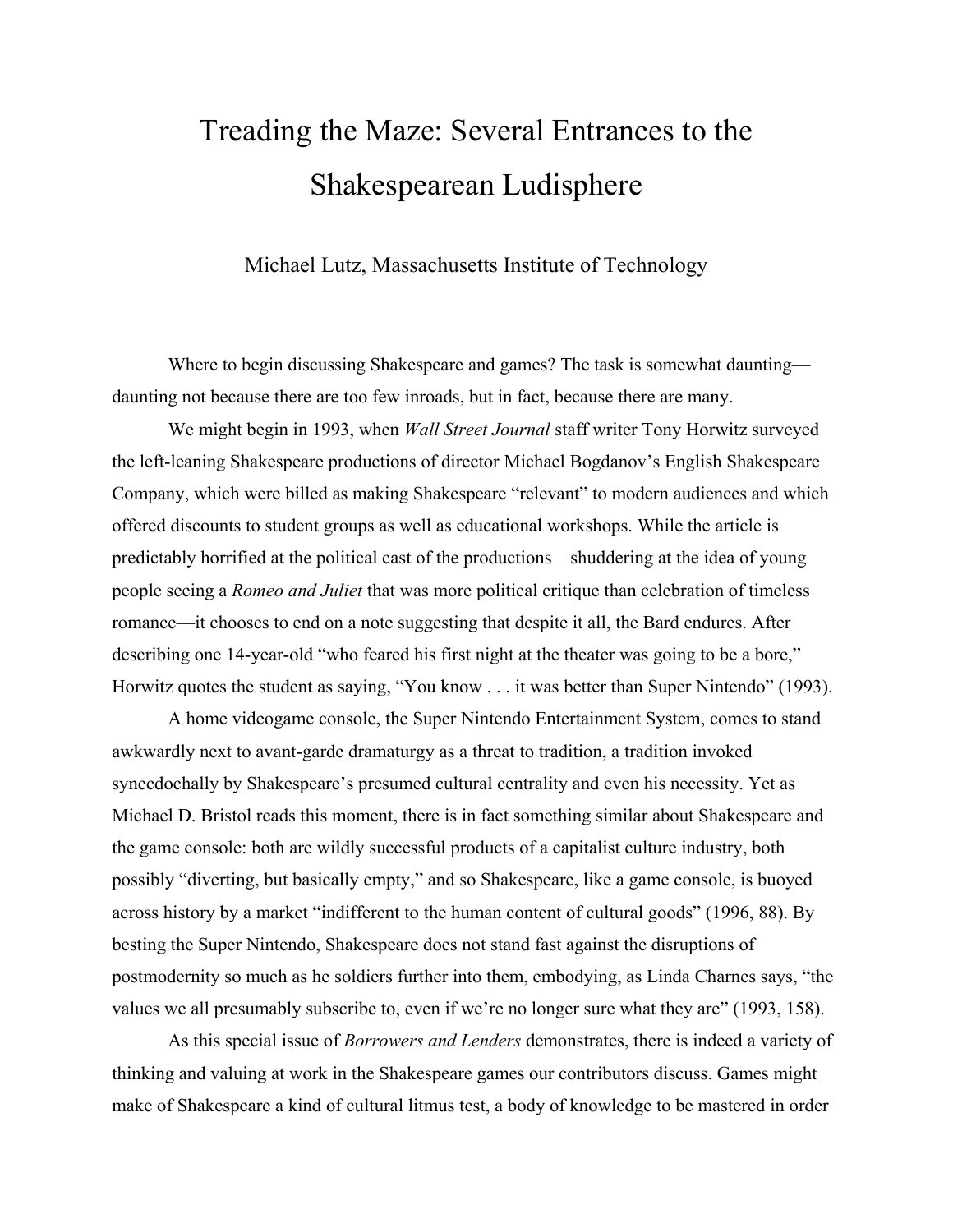to pass a difficult puzzle; but they might also give players the chance to speak back to or around the figure of Shakespeare by attending to characters left in his margins. Again, this is not to say Shakespeare and games are not commodities. But while Bristol does not doubt that "Shakespeare *is* better than Super Nintendo," in the sense that the Shakespeare-commodity has a four-century head start on the home videogame console, he follows Horwitz in considering them as distinct and even opposing forces. Super Nintendo signifies what Shakespeare, presumably, is not—the new versus the old, the upstart versus the established, the frivolous and technological versus enduring and artistic. One aim of this special issue and the essays within it is to probe how games and Shakespeare have become increasingly related sites of inquiry since the early 1990s—indeed, to remind us that Shakespeare and games have already existed alongside each other for some time.

It is true that Shakespeare predates games only if we limit our understanding to *video*games—whose advent we can date to the 1958 public exhibition at the Brookhaven National Laboratory, when physicist William Higanbotham unveiled *Tennis for Two*, a simulated tennis match played on an oscilloscope. If we were to produce a corny modernization of *Henry V*, perhaps the Dauphin's snub would be sending Henry not a trunk of tennis balls—a jab at Henry's reputation for play and idleness—but Higanbotham's woefully outdated game console. Indeed, if the first videogame was itself an adaptation of a preexisting playful practice, it makes sense to see electronic and digital games as continuations of older traditions rather than totally new developments. And as the example of Dauphine's gift shows, literature has a history of talking about games, but literary scholars have not always followed suit in seeing games themselves as unique points of literary imagination and representation. This special issue represents one step in this direction, but we follow other scholars attentive to the same goal.

 In her recent book *Gaming the Stage: Playable Media and the Rise of English Commercial Theater*, Gina Bloom makes a persuasive case for understanding the early London theater as a site anticipating contemporary mass media's embrace of what she calls "interactive play" (2018: 1). After covering the material and social history of games like cards, backgammon and chess—often played publicly in early modern English alehouses, with much speculation and input from onlookers (including, of course, the taking of bets on the game's outcome)—Bloom traces the appearance of these pastimes through several early modern plays, arguing that their presence on stage imported older, participatory social contexts to the emergent commercial stage,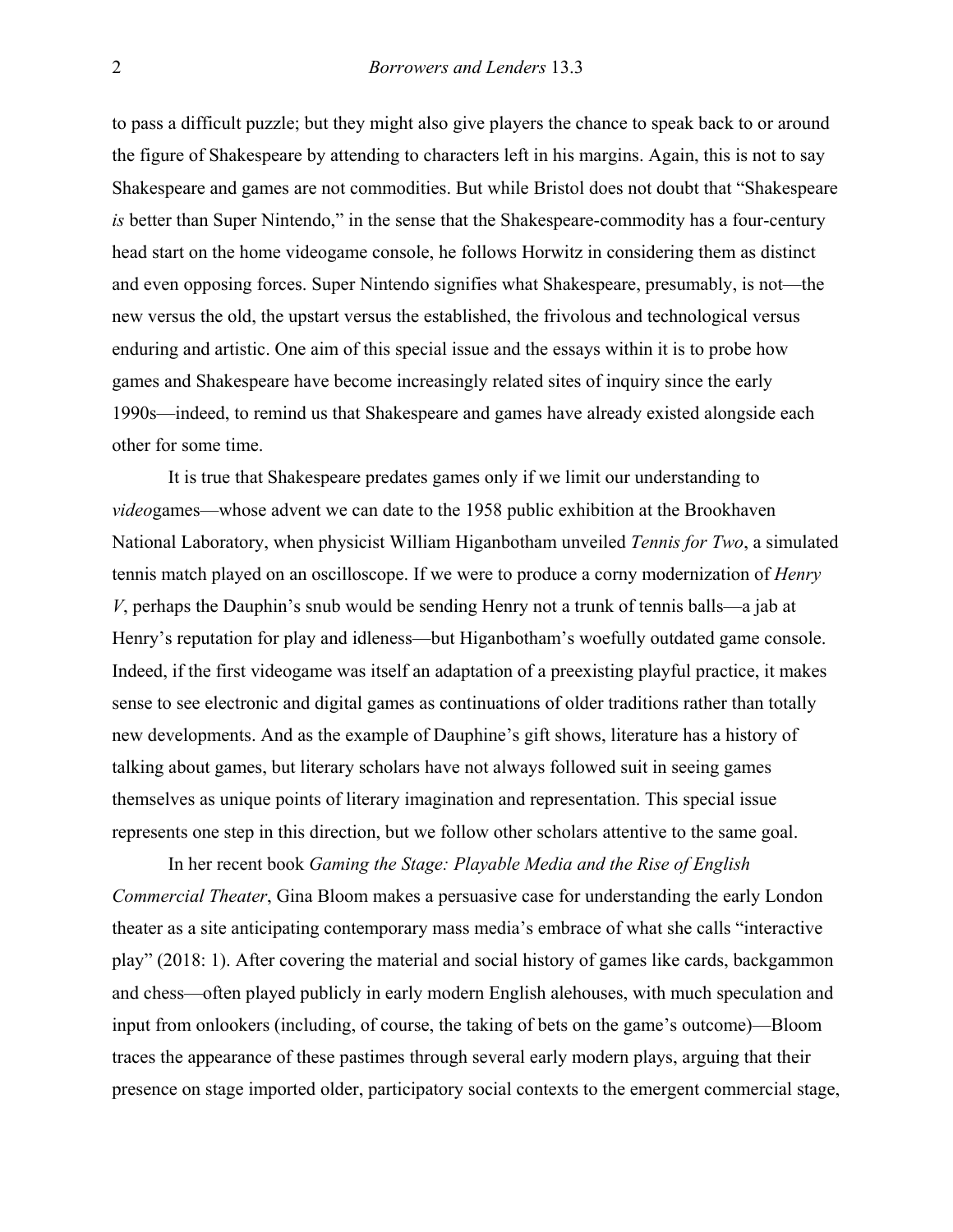#### TREADING THE MAZE 3

thus "offering spectators a way to interact more intensively with commodified theater and, in effect, turning spectator consumption into a mode of production" (2018, 13). Certainly, Shakespeare's plays are often frank about their solicitation of audience belief in the conjuration playful pastimes or, as one Chorus puts it, how they "[o]n your imaginary forces work" (*Henry V*  Pro.19). Likewise, we might say that broadly speaking all games—digital or analog—present themselves to the player as affording an imaginary relationship that takes the form(s) of speculation, interaction, or intervention.

Meanwhile, pursuing the question of Shakespeare and gaming along generic lines, Rebecca Bushnell sees games as apt for foregrounding and pressurizing what she considers the crux of Shakespearean tragic drama: the problem of making a choice at a moment of crisis, with only limited or uncertain information at hand, while embroiled in time's forward momentum (2016, 20). Yet while traditional drama is merely something witnessed by the audience, Bushnell observes that in narrative games "the player is simultaneously a playwright, a director, a character, an actor bringing the character to life, and a spectator who observes the action unfolding" (2016: 66). In other words, the choice in the game's moment of crisis belongs not to Macbeth or Hamlet, but to the players themselves, bringing problems of choice, consequence, and tragedy from the stage to the player's fingertips.

 Both Bloom and Bushnell might be responding to a question posed by Janet H. Murray in her landmark 1997 book on computerized narrative and procedural authorship, *Hamlet on the Holodeck*. Setting aside the issue of adaptive fidelity her title implies (i.e., can we make interactive, new media versions of Shakespeare plays?), Murray instead asks "if we can hope to capture in cyberdrama something as true to the human condition, and as beautifully expressed, as the life that Shakespeare captured on the Elizabethan stage" (1997, 255). What matters here for Murray is not *Hamlet* itself, but the fact that despite its limitations of time, place, and technology, the play has achieved a momentous cultural staying power, and a reputation as an artwork in some way "true to the human condition."

 Mixing a concern with pure "cyberdrama" and its historical antecedents, Bloom and Bushnell posit two ways that the modern gaming may be fruitfully grafted to Shakespeare's older artistic practices, both hinging on the idea that there is, indeed, something "true to the human condition" about *games themselves*. As Bloom makes evident, early modern game-players were also game spectators, a cultural habituation that facilitated modes of social interaction that the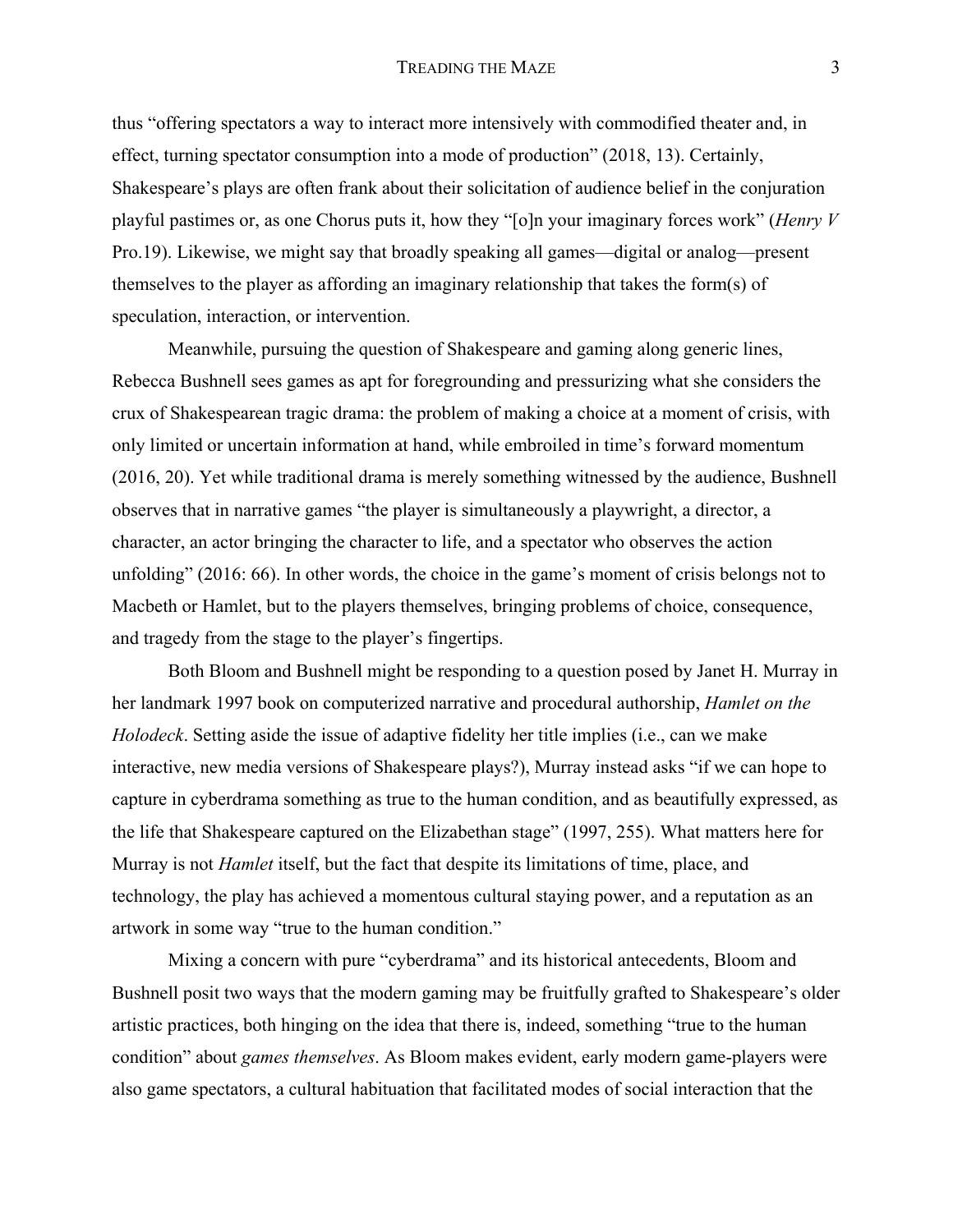commercial theater handily recontextualized—and so that is one way we might see the dueling commodities of Shakespeare and games as actually interrelated. Similarly, we might agree with Bushnell that the player's experience of a game structurally and affectively echoes the old tragic concern of contingent human actions underwritten by larger, systemic forces, and shadowed by the threat of spectacular failure. Yet if these connections are so clear, if games inhabit both the past and future of Shakespeare's art, then why does this special issue not appear until 202[1](#page-8-0)?<sup>1</sup>

In the previous decade, game designer and academic Eric Zimmerman proclaimed the beginning of a "Ludic Century," an era when, thanks to the networked computational innovations at the turn of the millennium, we find ourselves with access to an unthinkable abundance of information, approachable from any number of angles, perspectives, or biases: "information is put at play," Zimmerman writes, and thus "game-like experiences replace linear media" (2014, 20). While the twentieth century was dominated by "linear, noninteractive" media that assembled information ahead of time for narrowly regimented consumption by a general public (Zimmerman singles out in particular audiovisual media like film and television), the media of the Ludic Century "is increasingly systemic, modular, customizable, and participatory" (2014, 20). The reason games will dominate this epoch, Zimmerman claims, is because they are the cultural formation which best accommodates the multiform tendencies of information-atplay.

Yet as Matthew Harrison and I have written, to study games, or any aspect of culture, from a ludic perspective means to discover "not unlimited freedom but rather a limited perspective on the rulesets that sustain our activities" (2017: 37). How, then, as scholars, critics, and creative makers, working in and across disparate disciplines (such as Shakespeare studies and game studies) that further subdivide (for example, focuses on form and genre, commodity culture, or media history) acknowledge and maintain productive use of our partial perspectives within the wide realm of information-at-play, tessellating them in such a way to make good on the promises of a world increasingly aware of the modular and participatory dimensions not only of its commercial entertainments, but also of its social and cultural fabric?

The answer this special issue of *Borrowers and Lenders* offers is what I have decided to call "the Shakespearean ludisphere." The term "ludisphere" I borrow from the work of game studies scholar and sociologist Celia Pearce, who coined it to describe "the totality of networked games and virtual worlds on the Internet" in her work on the migration of massively-multiplayer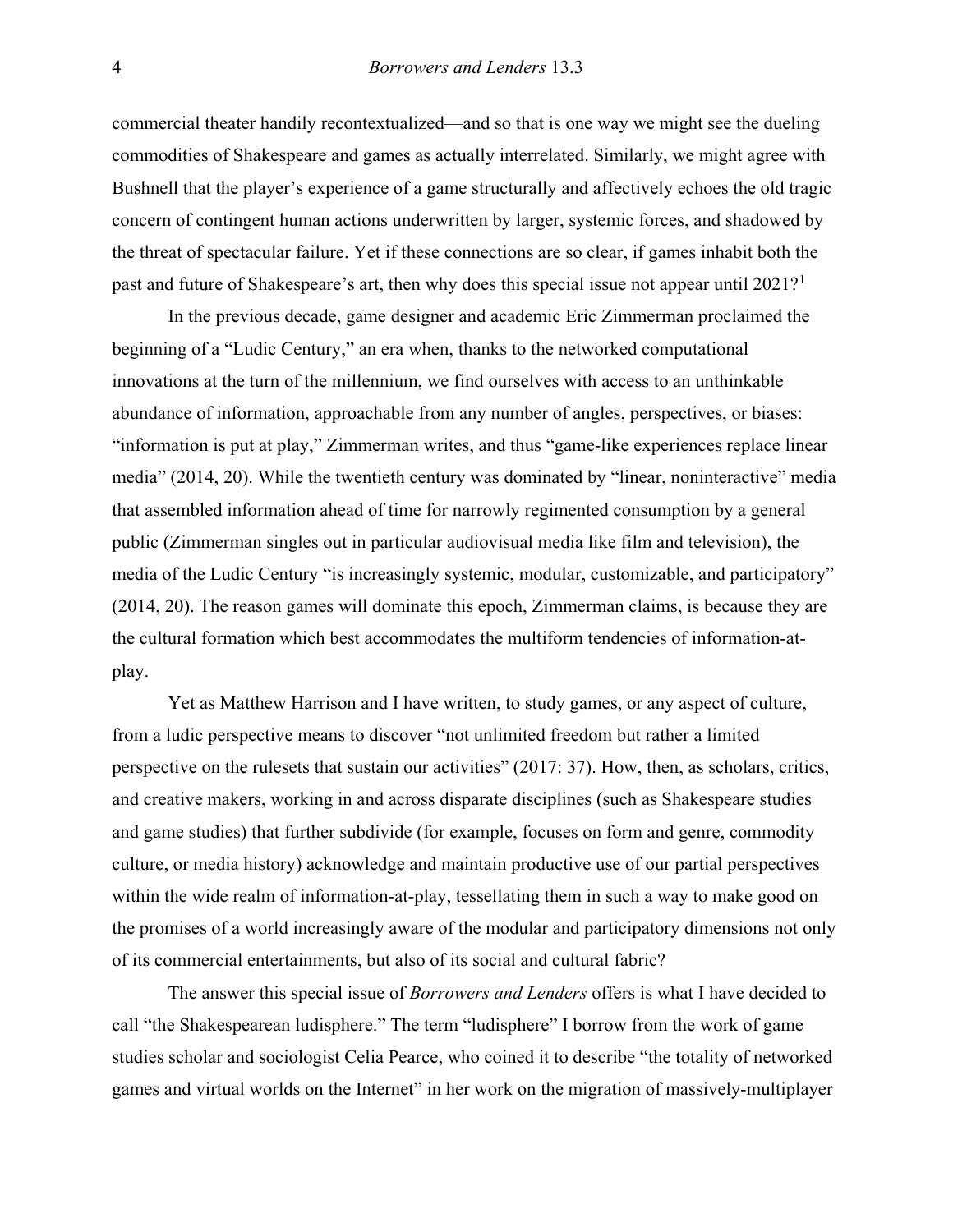online game (MMOG) communities across diverse websites, social media platforms, other online games, and even into real-world gatherings (2009, 57). The ludisphere in this context should be understood as a corrective to a foundational concept in games studies, that of "magic circle" described by Dutch historian Johann Huizinga in his book *Homo Ludens*. Huizinga, whose object of scrutiny is not games themselves but the phenomenon of play, decides that play can be recognized because it "stand[s] quite consciously outside 'ordinary' life as being 'not serious,'" as well as an "activity connected with no material interest, and no profit [to] be gained from it" play thus "proceeds within its own proper boundaries of time and space according to fixed rules and in an orderly manner" ([1938] 1980, 13).

But Pearce is one of many scholars not so convinced that games and play are, indeed, totally without "material interest" and profit, or that the delineations between the playful and ordinary are so "fixed" as Huizinga might imagine. Edward Castranova's work on the internal economies of multiplayer online games—which, coincidentally, involved building a unique, limited-run MMOG called *Arden*, based on Shakespeare's *Richard III* (Castranova 2008) demonstrated that they can be described with the same conceptual toolset used for "real" economies. He has therefore suggested that the "almost-magic circle" should rather be thought of as a porous "membrane" that protects certain unique, internal rulesets (such as the fiction of a fantasy setting) while still allowing elements of the outside world (like behavioral assumptions of players) to pass through (2005, 147-148).

 Pearce expands Castranova's thinking with the ludisphere, arguing that "the larger framework of all networked play spaces on the Internet, as well as within the larger context of the 'real world'" could be better seen as co-implicated; rather than assuming these various play spaces stand apart from one another, "it may be more useful to see the landscape in terms of a series of overlapping and nested magic circles" (2009, 137). More recently, Tara Fickle has argued that it is precisely the sense of firm division between the real and the unreal coded into the notion of a "magic circle" that has caused game studies as a discipline to undertheorize the ludic's implication in the maintenance and propagation of social structures like race, class, and gender. Play, Fickle points out, has the curious power to transform "precarious fictions into powerfully enduring worldviews that fundamentally shape the way we perceive—and what we perceive as—reality" (2019: 174). With that in mind, what worlds overlap and nest to make Shakespeare, and which ones shall today conjoin, if only for a little while, our ludisphere?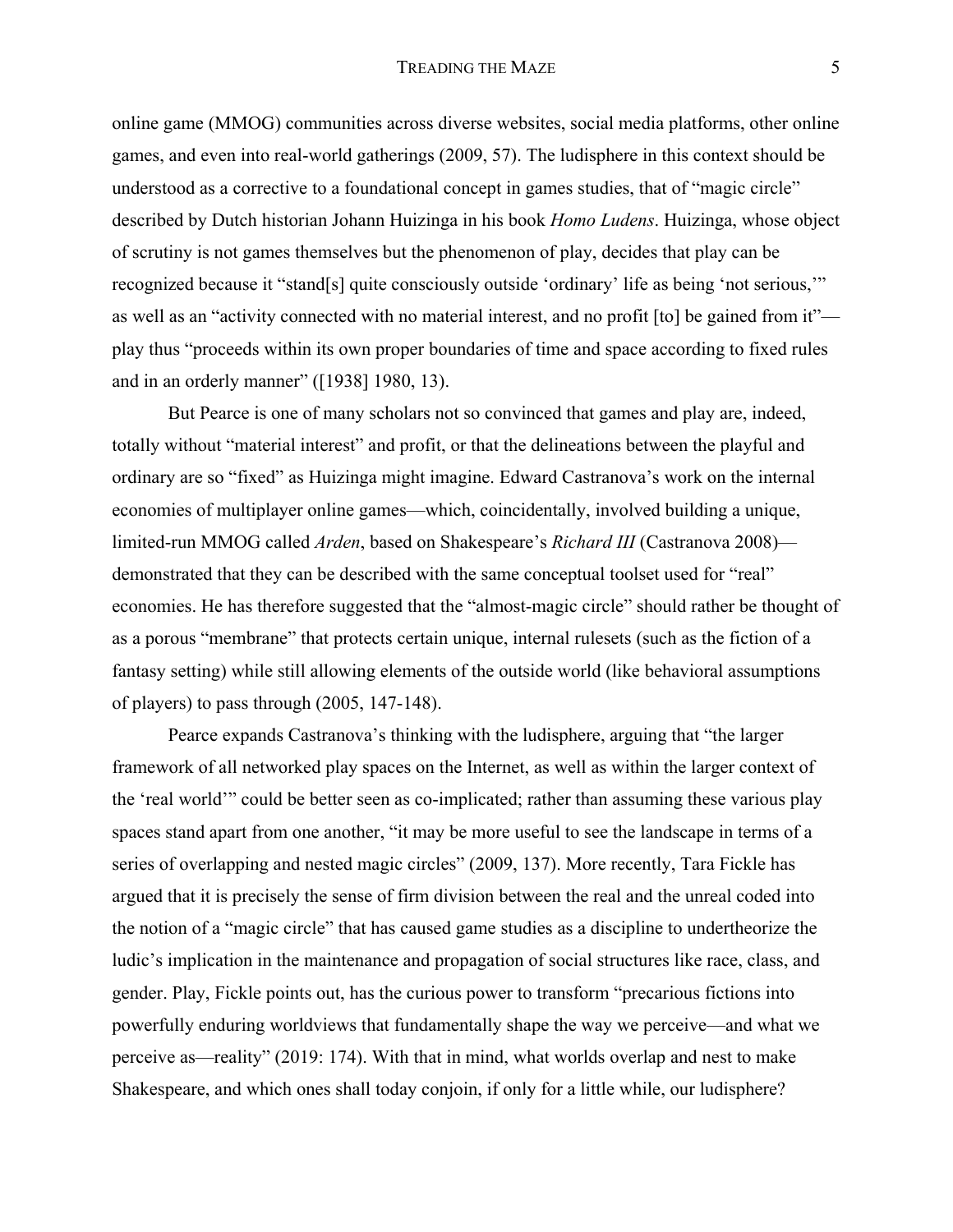The question requires us to think like "Shakespeare users," a term theorized by Valerie Fazel and Louise Geddes to describe those new media artists, fans, and practitioners for whom the Shakespearean object is less a single, stable entity and more "a continuously expanding archive that accommodates the far-reaching permutations of a network of linguistic, aesthetic, and cultural associations" (2017, 3). But it could also evoke Christy Desmet's notion of textual "recognition," the idea that even when straightforward practices of adaptation or appropriation are apparently absent, "one text is 'answerable' to another when it 'answers' or responds to that text and when it is 'responsive to' and therefore responsible to that text" (2014, 44). And true to the (sometimes) communal spirit of play, it could be seen as realm of "diachronic collaboration" in the sense theorized by Diana Henderson: as individual game players and game designers "work with an exceptional absent presence" in their attempts to bring Shakespeare's stories and characters across four-hundred years of media history (2006: 8). Yet whether it relies on the rapaciousness of an ever-expanding, renewing archive, the surprising and unexpected connections of textual recognition, or the more conscious joining of hands in collaboration, what distinguishes the Shakespearean ludisphere is, as the name implies, its emphasis on games and gameplay as they emerge from the larger traditions of Shakespearean adaptation and appropriation.

Vernon Guy Dickson introduces us to a set of contemporary Shakespeare-themed tabletop games in "Agency within Analog Shakespearean Games." Using Alberto Bandura's social cognitive theories of psychology, Dickson investigates the opportunities these games afford players to collectively negotiate issues of agency and trust. Players, however, are often allowed (and in some cases encouraged) to make moves not only to empower each other and foster trust, but to disempower, mislead, or betray their friends in the pursuit of winning the game. The work of Shakespeare, brimming too with questions of agency, trust, and betrayal, thus serves to thematize the questions posed by the rules of the games, and the Shakespearean ludisphere becomes a playful abstraction for the social world that centers on the relationships players cultivate in the intimate space of the tabletop.

In "Shakespeare's Gamer Girls: Playable Female Characters" Jennifer Flaherty surveys a series of analog and digital games, outlining how they adapt or appropriate Shakespeare's female characters. While discussions of feminism in Shakespeare studies are well established, with her choice of texts Flaherty further situates this conversation within the context of gaming culture,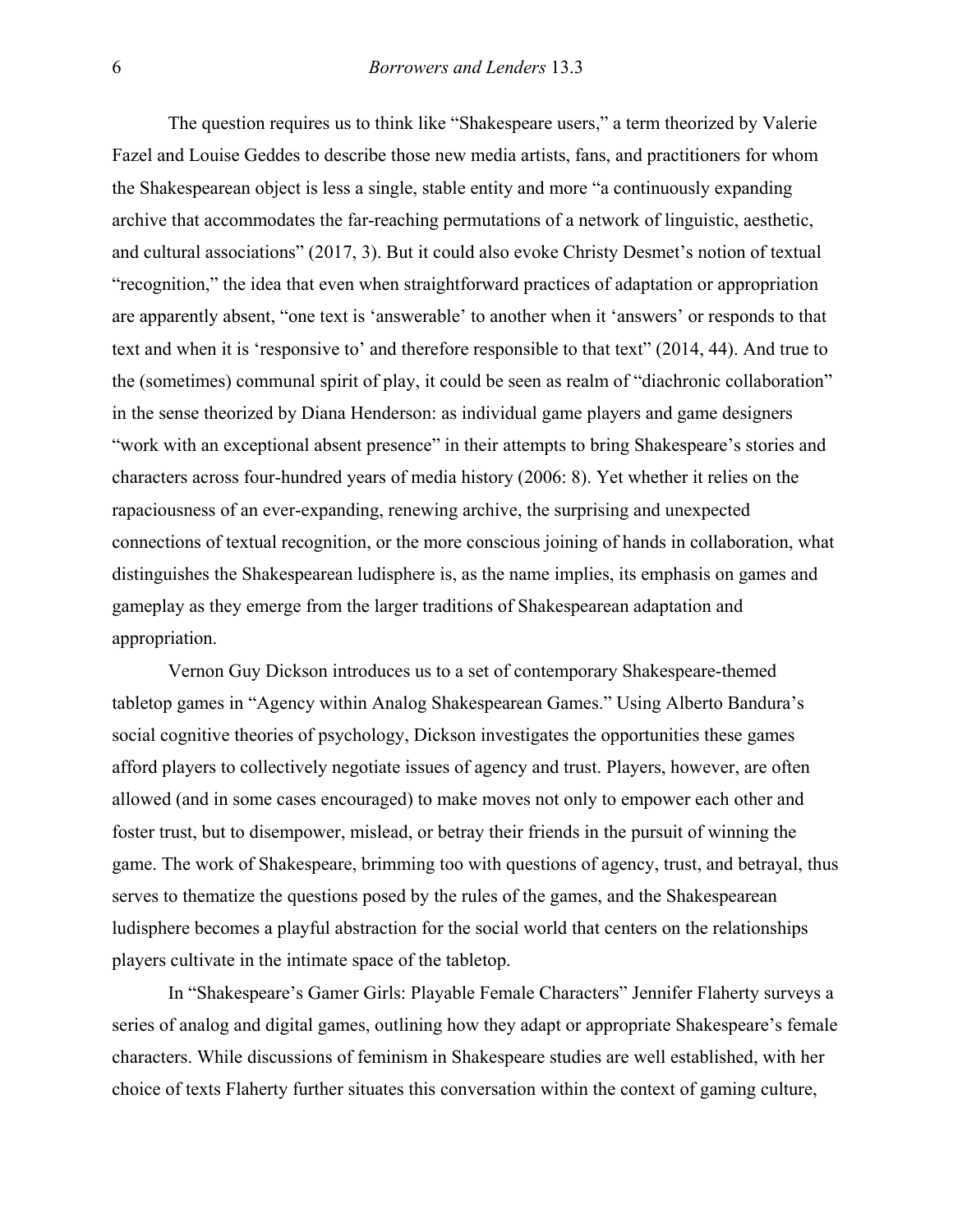#### TREADING THE MAZE 7

historically if erroneously understood to be the domain of boys and men. By looking at Shakespeare games released or announced around the time of GamerGate—a widespread online harassment campaign aimed at silencing marginalized game makers and critics—Flaherty brings into dialogue feminist criticisms and recuperations of the literary canon with similar work done in ludic Shakespeare adaptations, which can both model and speak back to the historical dynamics of gendered exclusion in Shakespearean texts and the study of his work.

With "Richard Reborn: Neomedievalism as Performance in *Dragon Age: Origins* (2009)," Caitlin Mahaffy considers how Shakespeare's plays participate in a tradition of neomedievalism, a term used by scholars to describe contemporary fantasy properties like the television series *Game of Thrones* or the videogame *Skyrim*. These franchises fabricate pseudomedieval pasts in ways that demonstrate complex entanglements of real-world political history, knowledge production, and consumer entertainment. But Mahaffy reads neomedevalism into the past by positing Shakespeare's history plays as themselves a form of neomedieval reimagining. Though a close reading of a particularly ambitious and treacherous videogame character—and the decisions the player may make to support or undermine this character's political aspirations—Mahaffy explicates how Shakespeare's dramatic neomedievalism continues to provide a dynamic, and now interactive, grammar for how we imagine monarchical sovereignty and the uses of (re)staging of history.

 "We Are Not All Alone Unhappy," a short text-based game by Cat Manning, provides our issue's most forthright opportunity to play with Shakespeare. The game presents players with a list of Shakespearean characters from across the plays, all united only by the fact that they do not, in their home texts, meet happy endings. It is then up to the player to set these characters up on "dates" and watch the sparks fly (or fizzle). Not all characters will get along, and who does or does not make a match may not be immediately clear based only on your own knowledge (or interpretation!) of the plays, requiring you instead to attend to the way the game itself imagines these figures. Combining character criticism, scholarly play, and the sort of reparative reading common in fan work, Manning's game demonstrates how transformative adaptations may be at once creative appropriations and critical interventions in Shakespeare studies.

 In "Playing with Shakespeare in *Silent Hill 3* and *Manhunt 2*: From Reverence to Rejection" Andrei Nae explores tensions across media formats and within the division of "high" and "low" culture. While Shakespeare traditionally has signified all that is "high" in culture and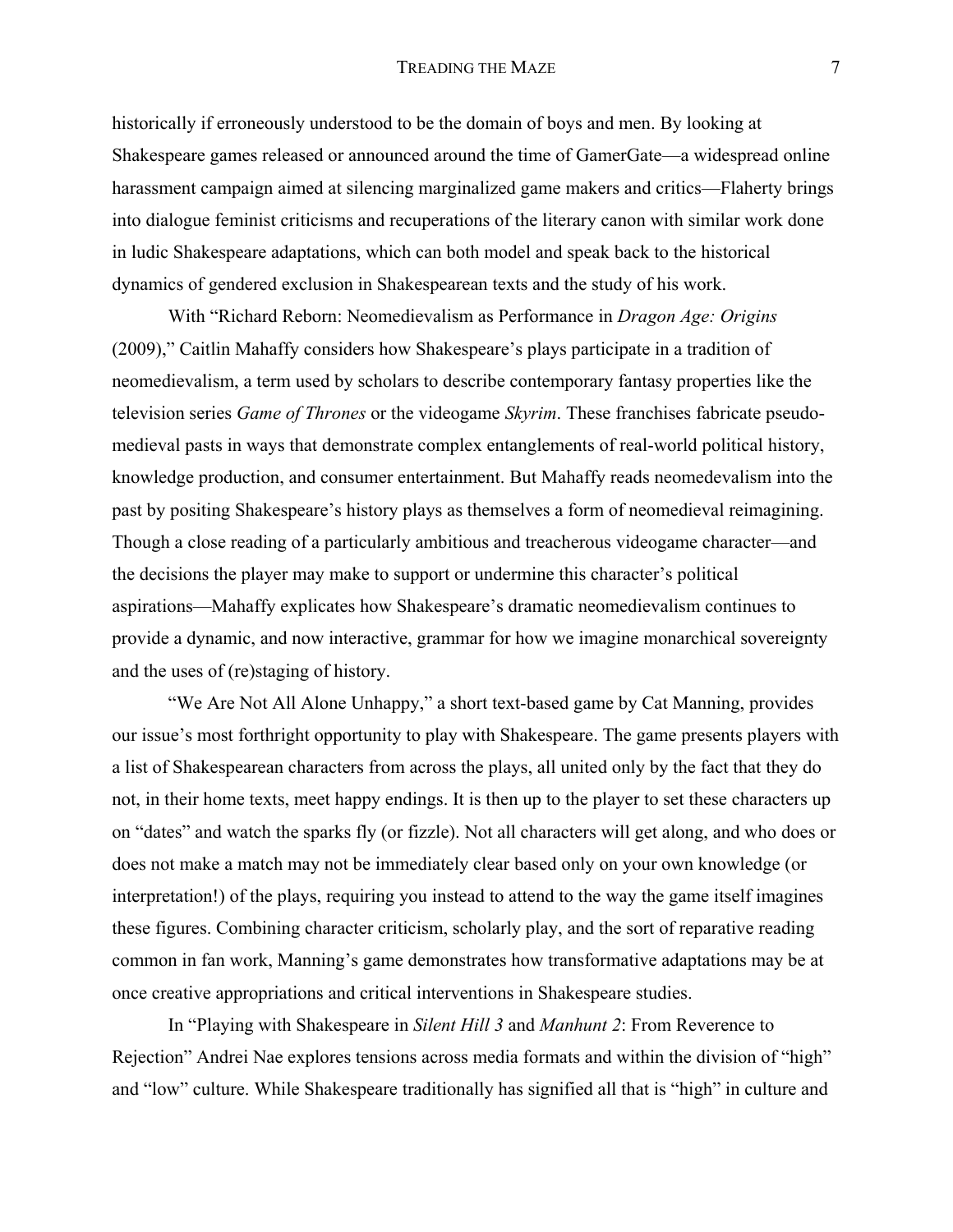videogames are often consigned to the "low," Nae looks at how two videogames—both dripping with viscera and the aesthetics of grindhouse cinema—incorporate Shakespearean elements in gestures alternatively aspirational and subversive. While some videogames may use Shakespeare and knowledge of his works to signal the heights of accomplishment the medium may hope to reach—signified by one of *Silent Hill 3*'s most infamously difficult puzzles—others may be like *Manhunt 2*, a gory tale of revenge and mind control that skewers *The Tempest* in an ironic and bloody dismemberment of Shakespeare's art.

 Speaking of *The Tempest*, I find now that I begin to feel like old Gonzalo, who after a day of crisscrossing the enchanted island says he must rest his "old bones" now that he has "a maze trod indeed / Through forthrights and meanders" (*The Tempest* 3.3.2-3). What forthrights and meanders they have been: I began this introduction wondering how to approach the question of Shakespeare and games, overwhelmed by my options, and I have not at all succeeded in narrowing the field of play. From the archaic Super Nintendo to the timeless tabletop, from feminism to fanfiction, the Shakespearean ludisphere has only grown increasingly strange and complex. But at least these paths have now been marked—unlike those Titania mourns, "quaint mazes in the wanton green / For lack of tread indistinguishable" (*Midsummer* 2.1.99-100).

 Both Gonzalo and Titania are referencing the turf mazes of the English countryside, a common early modern sight and apparently often used during local festivals as part of various folk-games (Russell and Russell 1991; Greene 2001). Perhaps historical mazes like these provide yet another avenue of exploration, though one we do not pursue too far today, having already done so much walking. I point them out only to suggest that the Shakespearean ludisphere goes further than we have space for here, and we are not, in the famous words of the *Colossal Cave Adventure*, the first work of electronic interactive fiction, lost "in a maze of twisty little passages, all alike" (Crowther and Woods 1976/7). Our passages here, though they may at times overlap, twist in similar ways, or bend backward seemingly in the direction from which we first came, are for now somewhat more distinct, and when we walk them again, they may lead to places that feel both old and new.

What forms does Shakespeare assume, what transformations do he and/or his texts undergo, when they are reformulated and represented as part of a ludic pastime? The work this issue represents provides only a handful, but a valuable handful, of possible answers. Our contributors have for us traced some paths through the Shakespearean ludisphere, and in the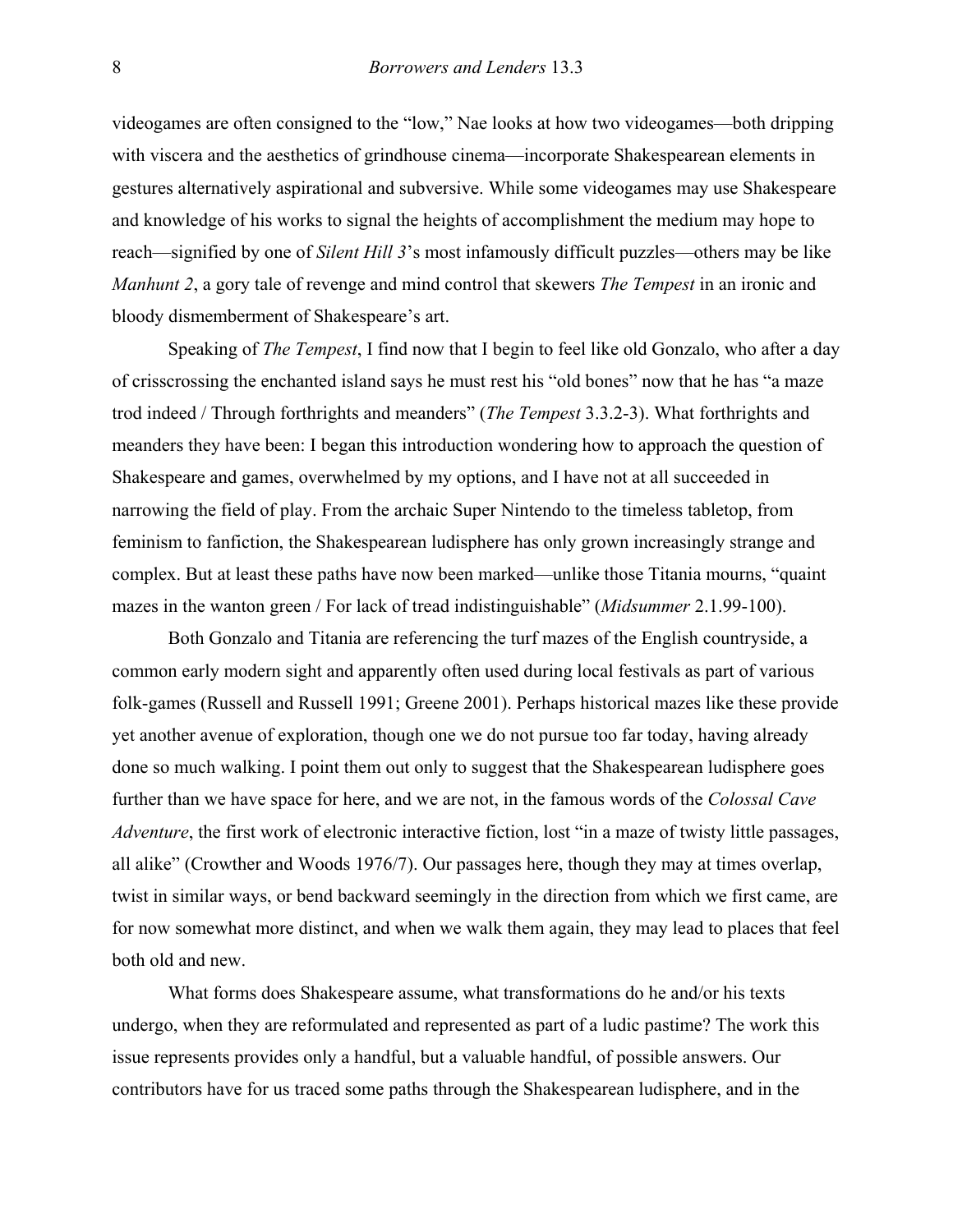process provided entrances to it: for there are more connections to be made, more paths to take. Though we might rest for a moment with Gonzalo, there's a broader Shakespearean ludisphere to appreciate, as long as we're game for it.

## Notes

<span id="page-8-0"></span><sup>1</sup> After initially trying to appear in 2020, but we all know how that went.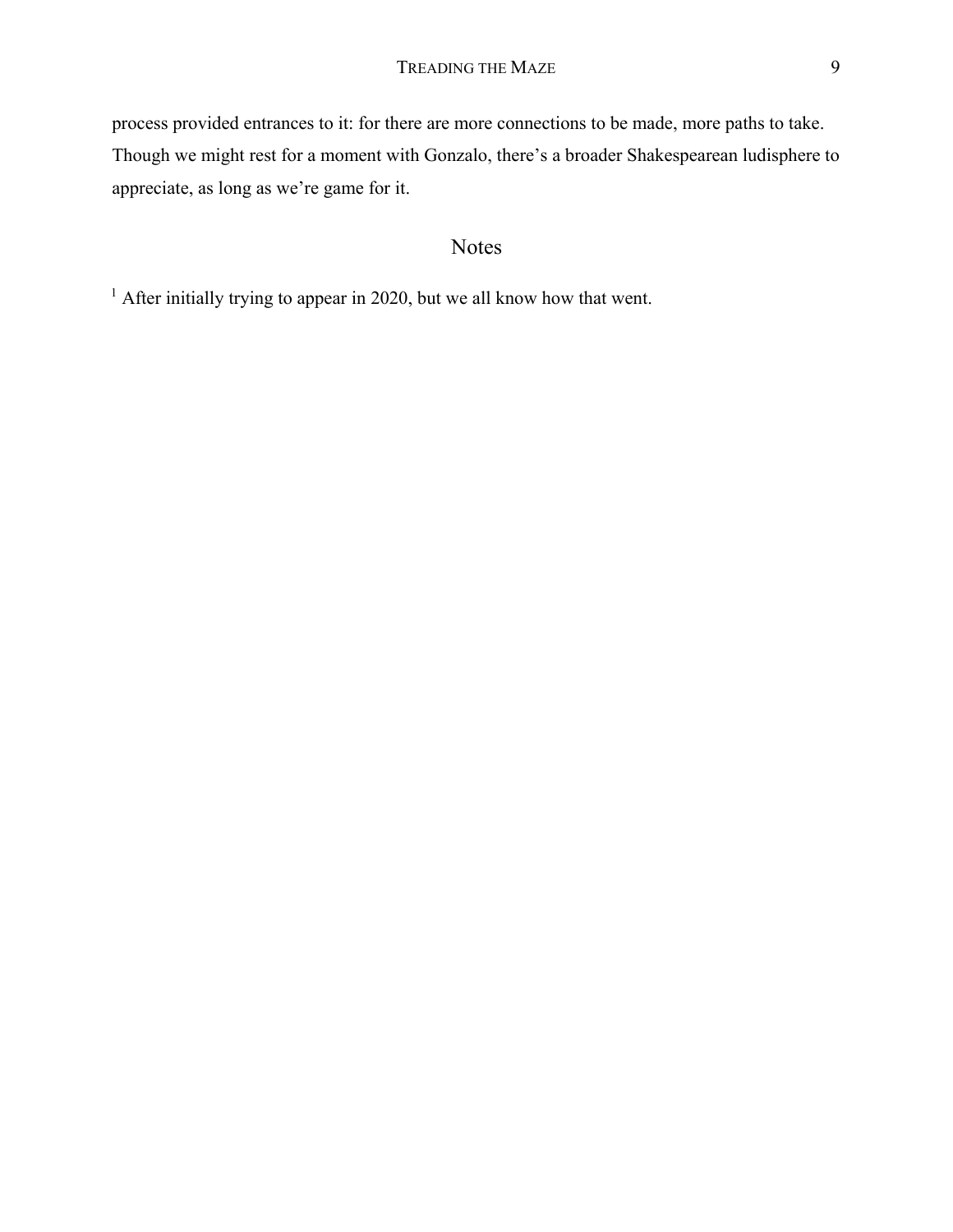### References

- Bloom, Gina. 2018. *Gaming the Stage: Playable Media and the Rise of English Commercial Theater.* Ann Arbor: University of Michigan Press.
- Bristol, Michael D. 1996. *Big-Time Shakespeare*. New York: Routledge.
- Bushnell, Rebecca. 2016. *Tragic Time in Drama, Film, and Videogames: The Future in the Instant.* London: Palgrave Macmillan.
- Castranova, Edward. 2005. *Synthetic Worlds: The Business and Culture of Online Games*. Chicago: University of Chicago Press.
- Castronova, Edward. 2008. "A test of the law of demand in a virtual world:exploring the Petri dish approach to social science." CESifo Working Paper, No. 2355. Munich: Center for Economic Studies and Ifo Institute.<https://www.econstor.eu/handle/10419/26400>
- Charnes, Linda. 1993. *Notorious Identity: Materializing the Subject in Shakespeare*. Cambridge, MA: Harvard UP.
- Crowther, Will and Don Woods. 1976/77. *Colossal Cave Adventure.*  http://ifwiki.org/index.php/Adventure
- Desmet, Christy. 2014. "Recognizing Shakespeare, Rethinking Fidelity: A Rhetoric and Ethics of Appropriation." In *Shakespeare and the Ethics of Appropriation*, edited by Alexa Huang and Elizabeth Rivlin, 41-57. London: Palgrave Macmillan.
- Fazel, Valerie and Louise Geddes. 2017. "Introduction." In *The Shakespeare User: Critical and Creative Appropriations in a Networked Culture*, edited by Valerie Fazel and Louise Geddes, 1-22. New York: Palgrave Macmillan.
- Fickle, Tara. *The Race Card: From Gaming Technologies to Model Minorities*. New York: New York University Press, 2019.
- Greene, Thomas M. 2001. "Labyrinth Dances in the French and English Renaissance." *Renaissance Quarterly* 54 (4, Part 2): 1403-1466.
- Harrison, Matthew and Michael Lutz. 2017. "South of Elsinore: Actions that a Man Might Play." In *The Shakespeare User. Critical and Creative Appropriations in a Networked Culture*, edited by Valerie Fazel and Louise Geddes, 23-40. New York: Palgrave Macmillan.
- Henderson, Diana E. 2006. *Collaborations with the Past: Reshaping Shakespeare Across Time and Media*. Ithaca: Cornell UP.